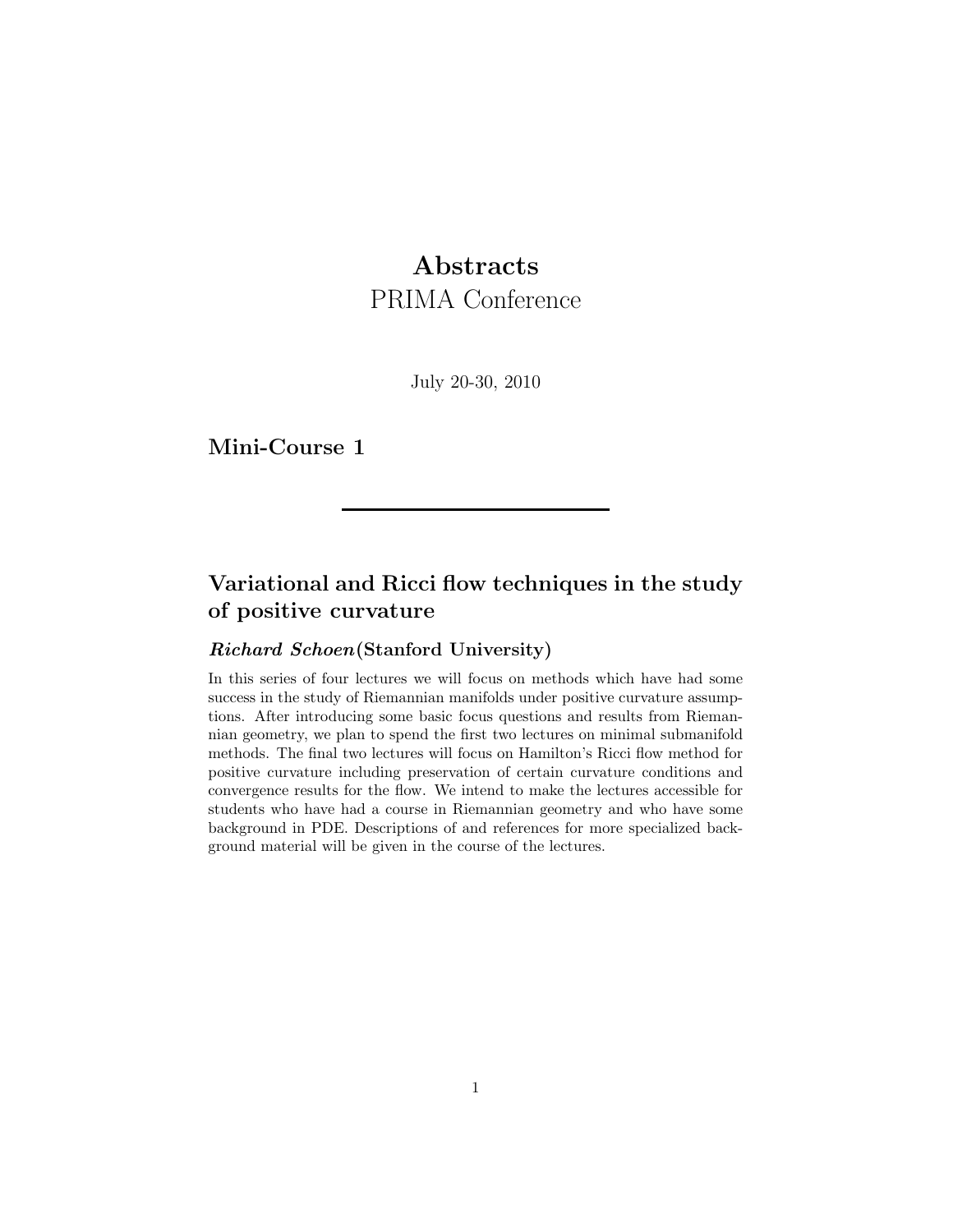Mini-Course 2

Curvature flows in complex geometry Gang Tian(Beijing University & Princeton University)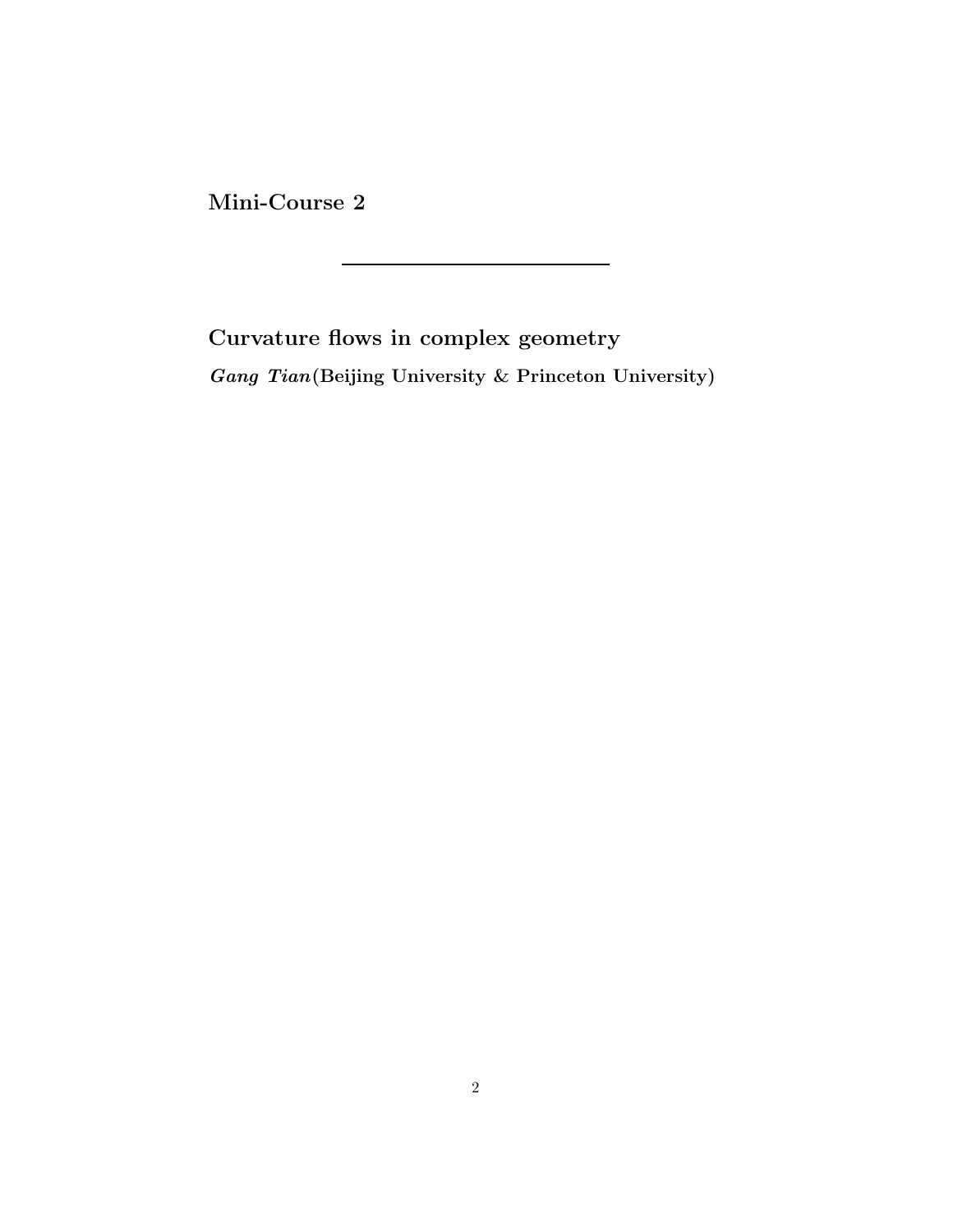Mini-Course 3

## Dirac Operators on Non-Compact Manifolds

### Werner Ballmann(Max Planck Institute for Mathematics & University of Bonn)

In the first part of the course, I will discuss model problems for elementary differential operators. We will encounter related problems in the general case in the later lectures. In the second part, I will introduce Dirac operators and explain some important examples of such operators. After a reminder on the results in the compact case, I will discuss some problems that arise in the case, where the base manifold is non-compact. They are related to the question whether the operator is a Fredholm operator and, if so, what we can say about its index.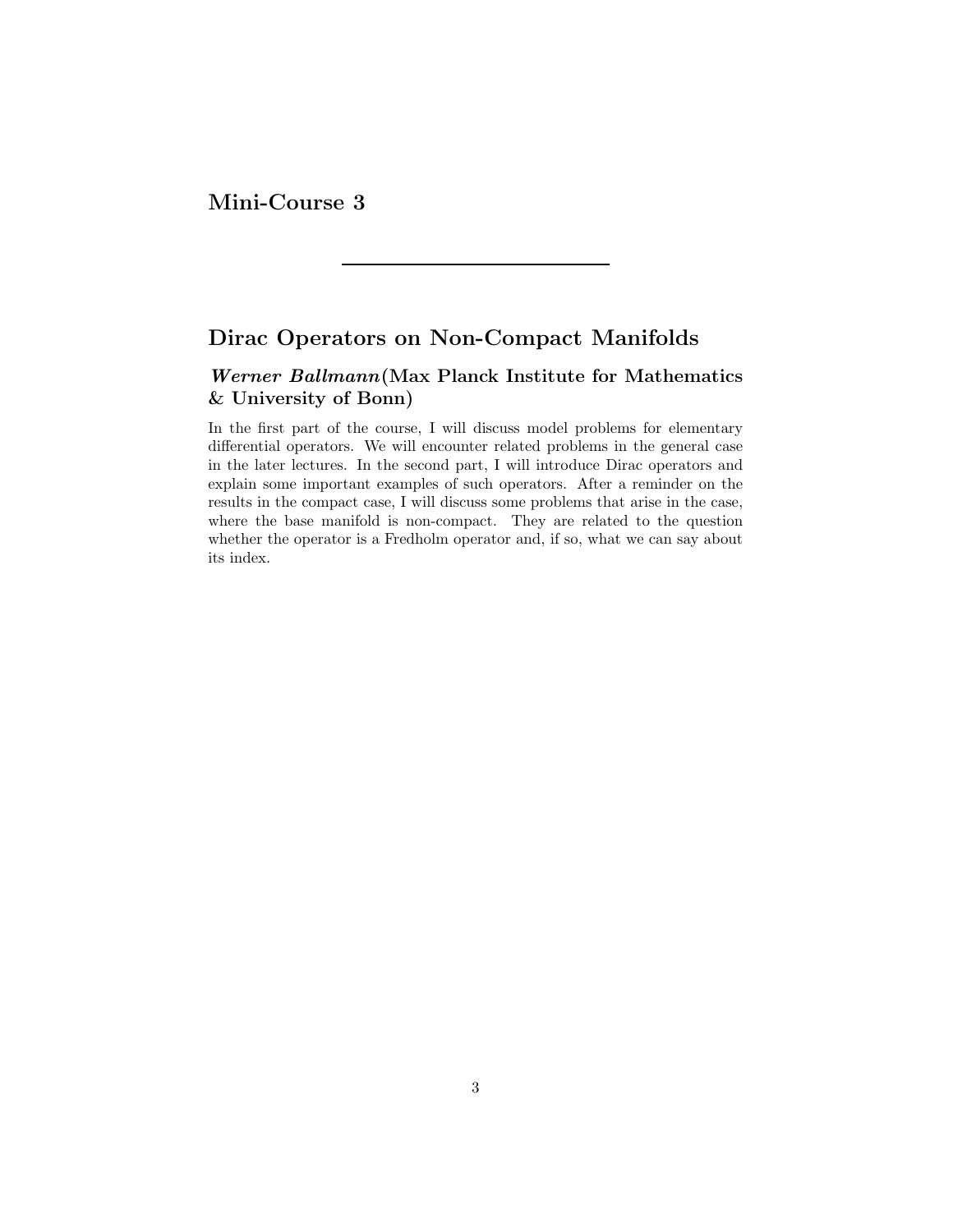## Localized Scalar Curvature Gluing

#### Justin Corvino(Lafayette College)

We discuss some results about gluing Riemannian manifolds with the same constant scalar curvature, to produce a new metric with constant scalar curvature that agrees with the original metrics away from the gluing region. An application is the construction of solutions to the Einstein constraint equations which model initial data for the gravitational N-body problem.

# Asymptotic behavior of solutions to the  $\sigma_k$  Yamabe equation near isolated singularities

Zheng-Chao Han(Rutgers University)

## The large genus limit of the infimum of the Willmore energy

### $Ernst\ Kuwert(Albert-Ludwigs-Universität Freiburg)$

The Willmore energy of a surface immersed into  $\mathbb{R}^n$  is the integral of its squared mean curvature. It is known that the infimum  $\beta_p^n$  of the Willmore energy among all closed oriented surfaces of genus  $p$  in  $\mathbb{R}^n$  is attained by a smooth embedded surface, and that  $4\pi < \beta_p^n < 8\pi$  for  $p \ge 1$ . We show that  $\beta_p^n$  converges to  $8\pi$  as p goes to infinity.

This is joint work with Reiner Schätzle and Yuxiang Li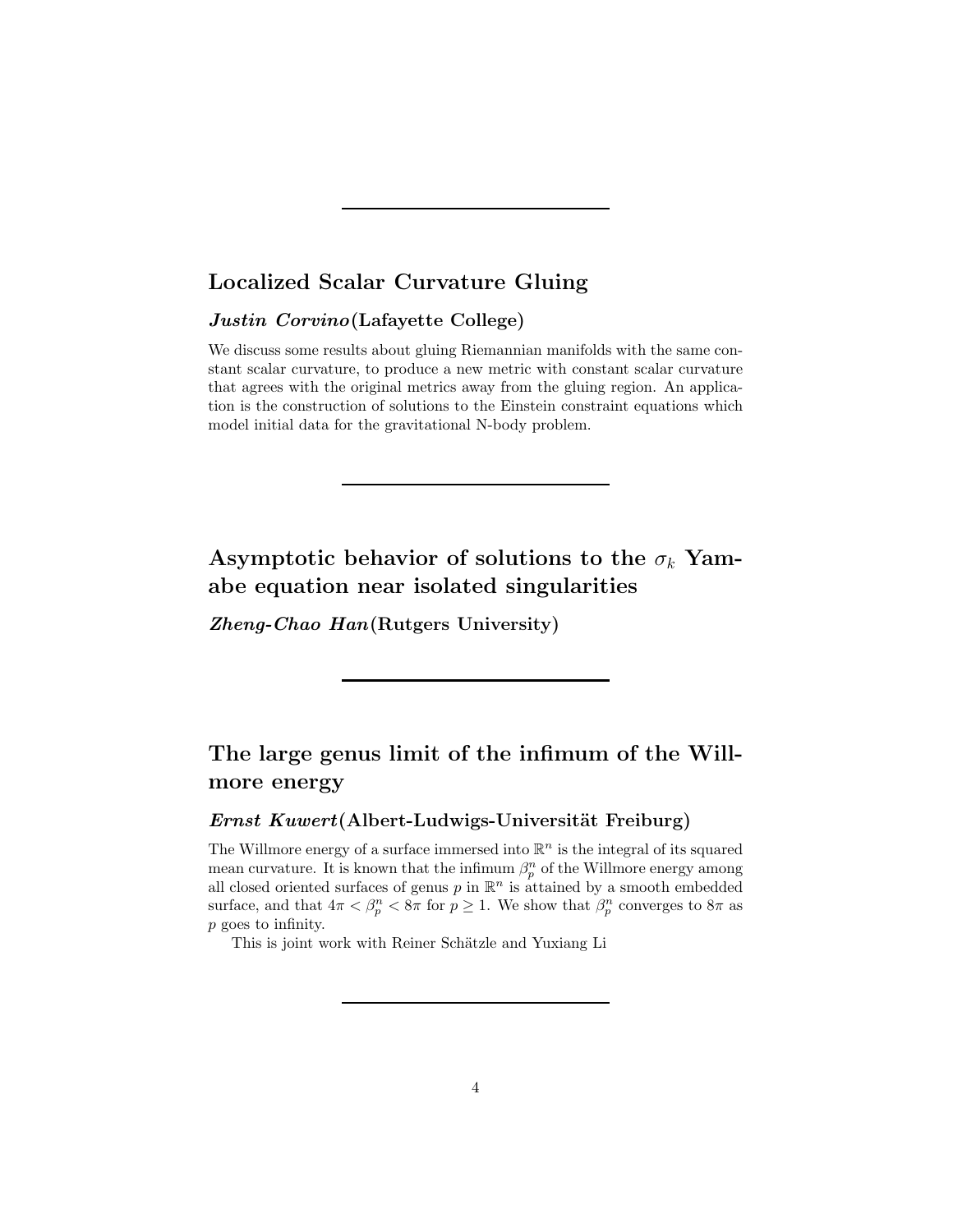## Parabolic systems with rough initial data

Tobias Lamm(University of British Columbia)

## Geometrization of orbifolds via Ricci flow

#### John Lott(University of California, Berkeley)

A three-dimensional compact orbifold (with no bad suborbifolds) is known to have a geometric decomposition from the work of Perelman along with earlier work of Boileau-Leeb-Porti/Cooper-Hodgson-Kerckhoff. I'll describe a unified proof of the geometrization of orbifolds, using Ricci flow. The emphasis will be on the aspects that are particular to orbifolds. This is joint work with Bruce Kleiner.

## Deformations of the hemisphere that increase scalar curvature

#### Fernando Coda Marques(IMPA)

The following rigidity result is well-known: if g is a metric of nonnegative scalar curvature on Euclidean space, and g coincides with the Euclidean metric outside a compact set, then g is flat. This is a consequence of the celebrated Positive Mass Theorem, proved by Schoen and Yau'79 (for dimensions less than or equal to 7), and by Witten'81 (for spin manifolds).

Inspired by that, Min-Oo proved the analogous rigidity statement for the hyperbolic space in 1989, and later made a conjecture for the spherical setting: if g is a metric of scalar curvature greater than or equal to  $n(n-1)$  on the standard hemisphere, and g coincides with the standard metric in a neighborhood of the equator, then g has constant sectional curvature 1. Since then, partial results have been obtained by several people.

In this talk, we will describe our construction of counterexamples to Min-Oo's conjecture in any dimension greater than or equal to three. This is joint work with Simon Brendle and Andre Neves.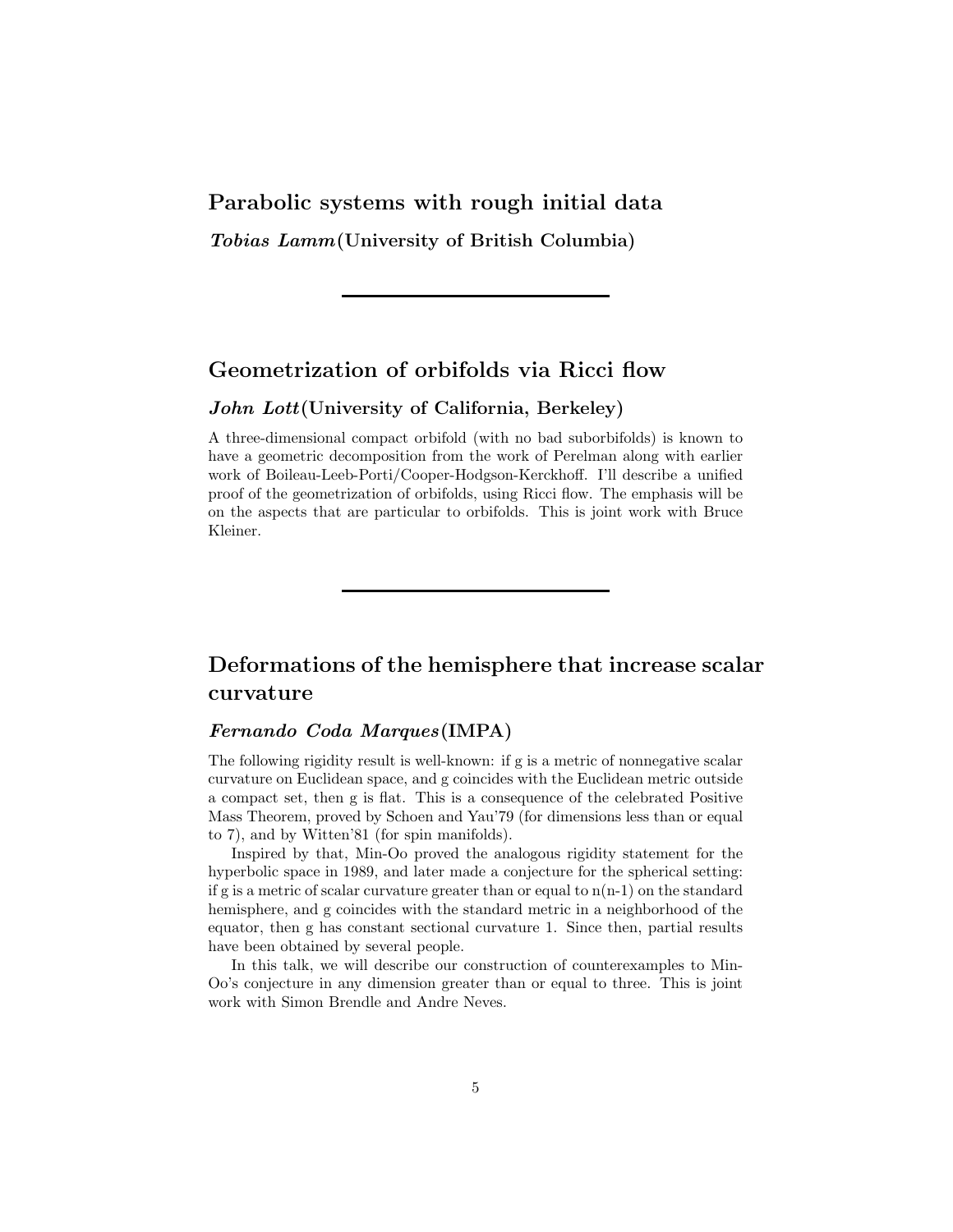# An extremal Kähler version of Donaldson-Tian-Yau's Conjecture

#### Toshiki Mabuchi (Osaka University)

In this talk, clarifying the concepts of relative K-stability (by Szekelyhidi) and asymptotic relative Chow stability (by myself), I propose a program to solve an extremal Kähler version of Donaldson-Tian-Yau's Conjecture on the existence of extremal Kähler metrics on polarized algebraic manifolds.

### Special holonomy metrics on certain conifolds

Min-Oo Maung(McMaster University)

### Kobayashi-Hitchin correspondence for D-module

### Takuro Mochizuki (Kyoto University)

Classical Kobayashi-Hitchin correspondence has provided us interesting interactions between global analysis and algebraic geometry. Rather recently, we obtained a variant connecting global analysis and algebraic analysis, in some sense. Namely, we established the correspondence between polarized wild pure twistor D-modules and semisimple holonomic D-modules. It made us possible to prove a deep result on holonomic D-modules. We would like to give an overview of this story.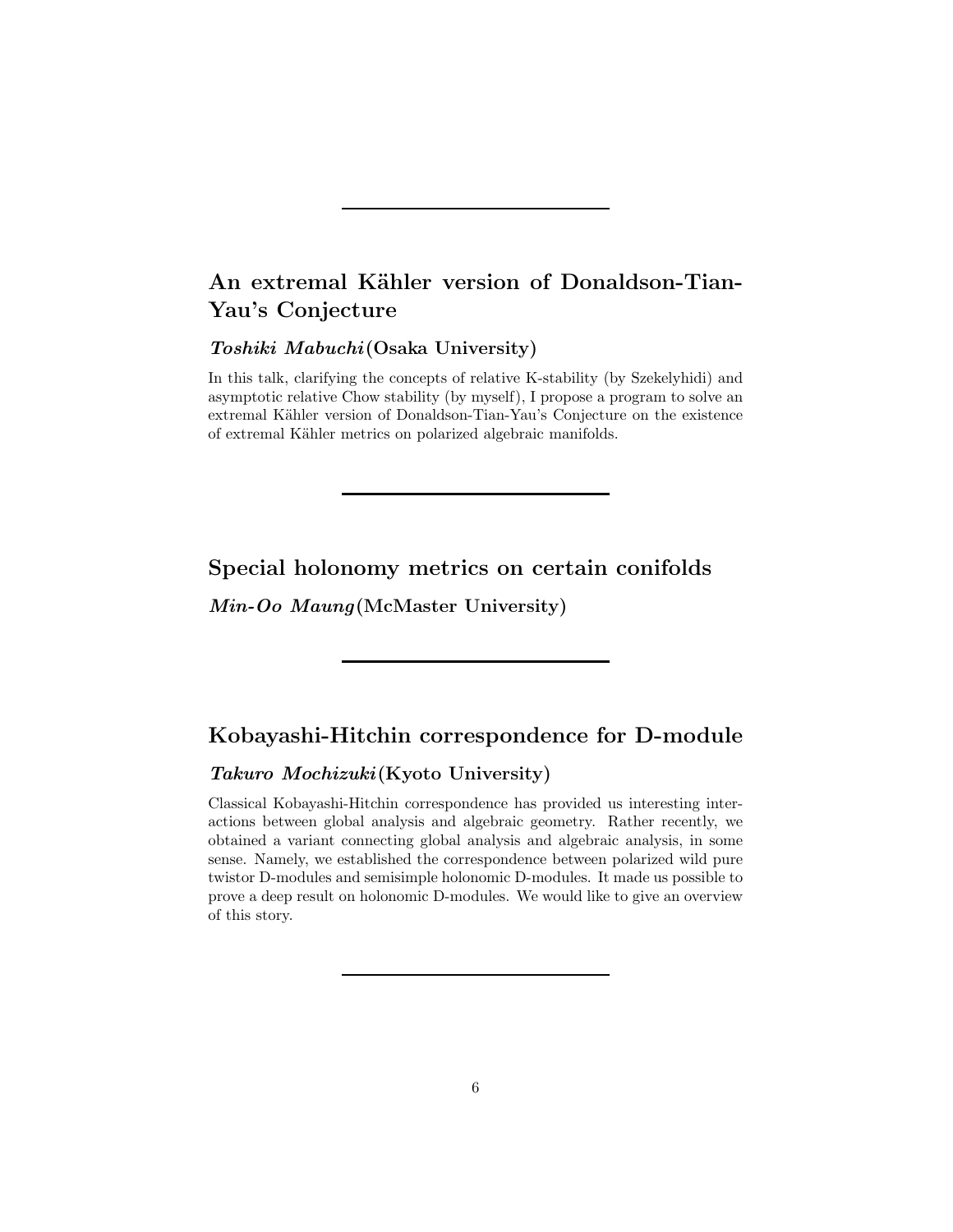### A compactness theorem for complete Ricci shrinkers

#### Reto Mueller(Pisa)

We prove precompactness in an orbifold Cheeger-Gromov sense of complete gradient Ricci shrinkers with a lower bound on their entropy and a local integral Riemann bound. We do not need any pointwise curvature assumptions, volume or diameter bounds. In dimension four, under a technical assumption, we can replace the local integral Riemann bound by an upper bound for the Euler characteristic. The proof relies on a Gauss-Bonnet with cutoff argument. This is a joint work with Robert Haslhofer.

## Lower Ricci Curvature, Convexity and Applications

### Aaron Charles Naber(Massachusetts Institute of Technology)

We prove new estimates for tangent cones along minimizing geodesics in GH limits of manifolds with lower Ricci curvature bounds. We use these estimates to show convexity results for the regular set of such limits. Applications include the proofs of several conjectures dating back to the work of Cheeger/Colding and the ruling out of certain limit spaces, including the so called generalized trumpet spaces. We construct new examples which exhibit various new behaviors and show sharpness of the new theorems. This work is joint with Toby Colding.

# Finite time singularities for Lagrangian mean curvature flow

### Andre Neves(Imperial College)

On any compact Calabi-Yau and given any smooth Slag sphere N, I will show the existence of a smooth embedded Lagrangian sphere in the hamiltonian isotopy class of N which develops a finite time singularity under mean curvature flow. This shows that simplified versions of the Thomas-Yau conjecture do not hold.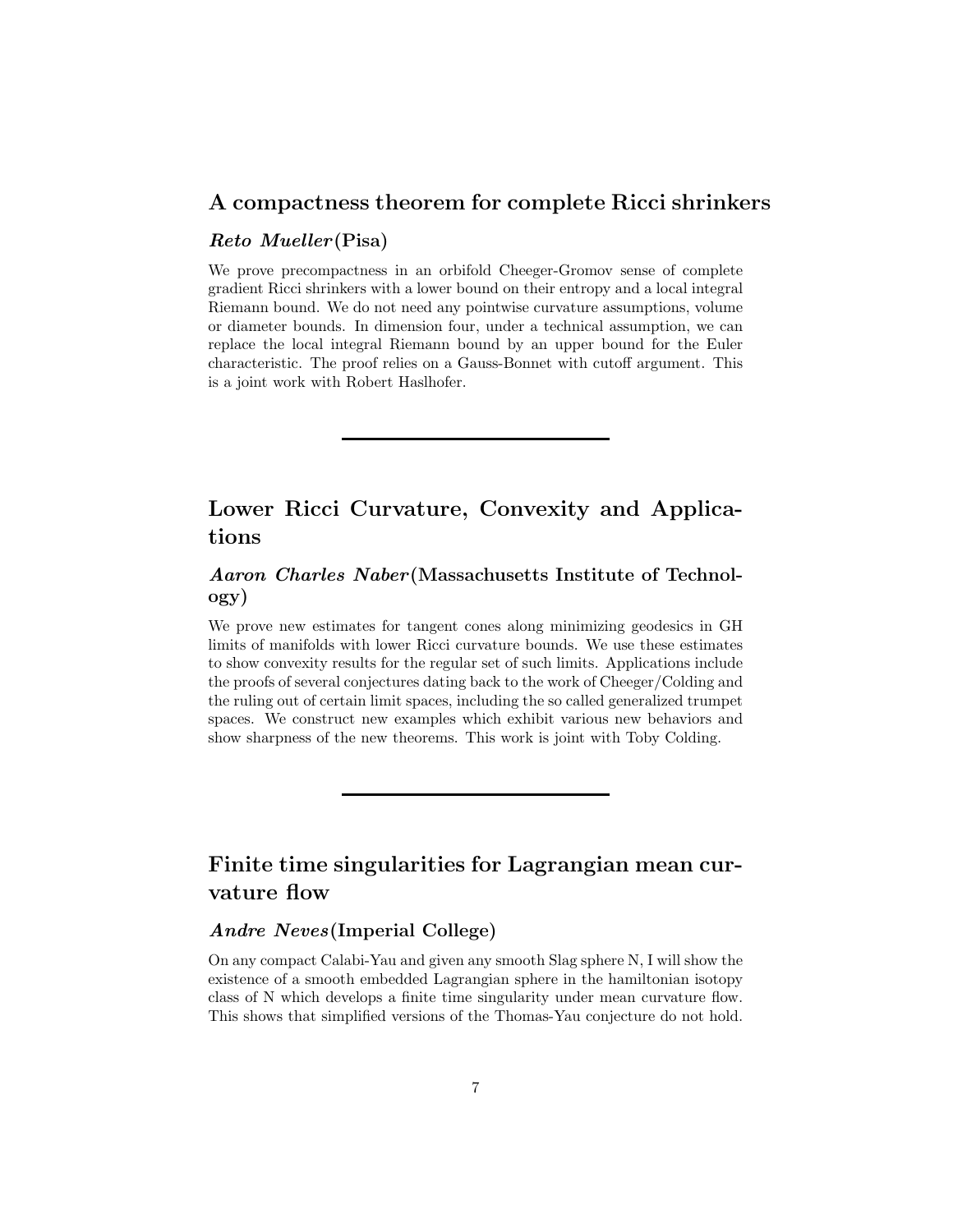## Regularity results for the mean curvature flow

#### Natasa Sesum(University of Pennsylvania)

We will present several results that extend Huisken's result about extending the flow having the second fundamental form bounded. We show that in the case of a type I singularity the mean curvature controls the flow. We present also some improvements for the surfaces for any kind of singularities.

# $L^2$  curvature flow near the round sphere

### Jeff Streets (Princeton University)

Given a metric on  $S^4$  with the  $L^2$  norm of the traceless cuvature tensor sufficiently small, we show that the gradient flow of the  $L^2$  norm of curvature exists for all time and converges exponentially to the round metric.

Uniqueness and Nonuniqueness for Ricci flow

Peter Topping(Warwick Mathematics Institute)

# Yamabe invariants and limits of self-dual hyperbolic monopole metrics

Jeff Viaclovsky (University of Wisconsin-Madison)

Consider the self-dual conformal classes on n  $\mathbb{CP}^2$  discovered by LeBrun. These depend upon a choice of n points in hyperbolic 3-space, called monopole points.